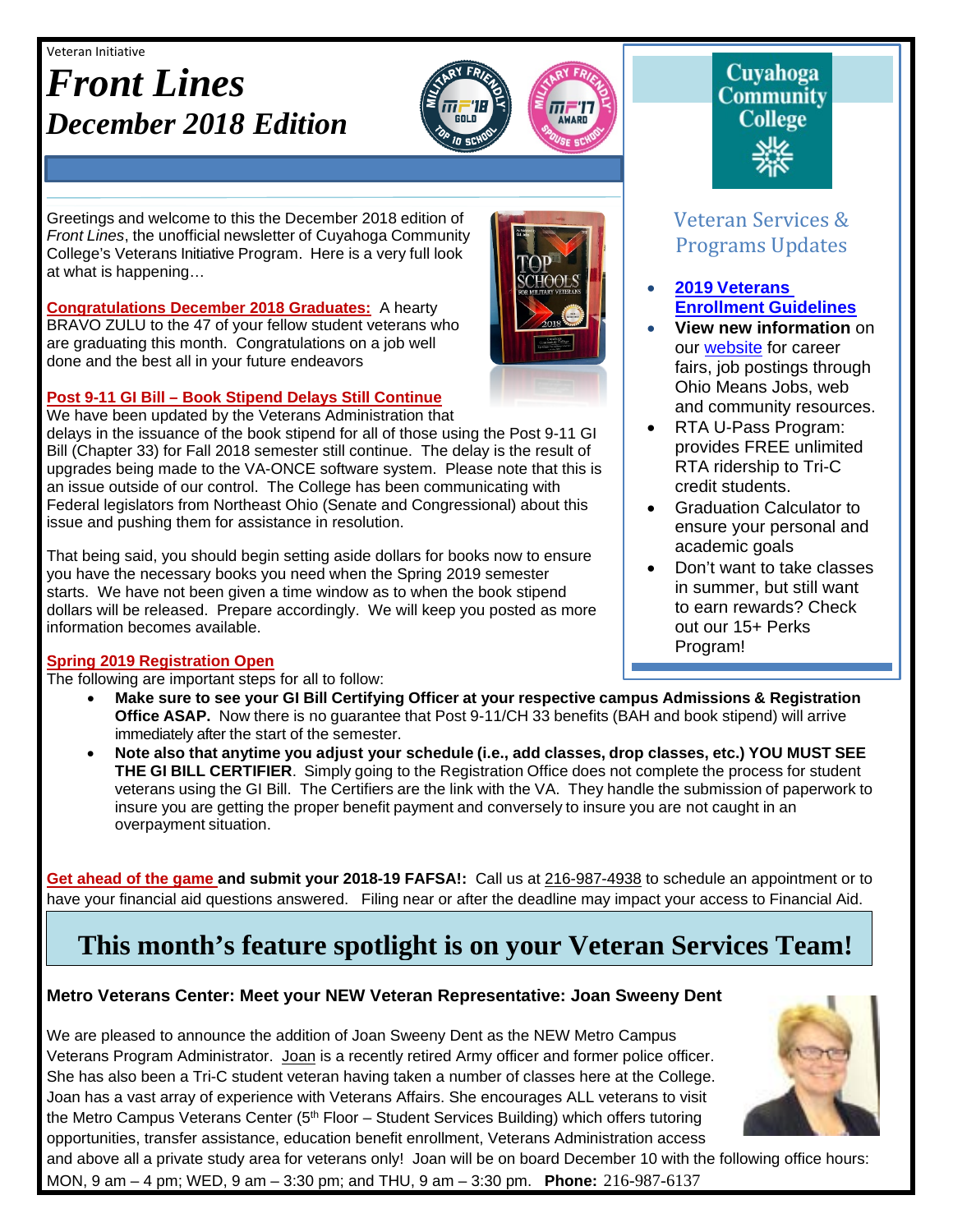| <b>Additionally check out:</b>                                                                                                                                                                                                                                                                                                                                                                                                                                                                                                                                   |                                                                    |           |                       |                     |
|------------------------------------------------------------------------------------------------------------------------------------------------------------------------------------------------------------------------------------------------------------------------------------------------------------------------------------------------------------------------------------------------------------------------------------------------------------------------------------------------------------------------------------------------------------------|--------------------------------------------------------------------|-----------|-----------------------|---------------------|
| The Alfred Learner Veterans Center at Eastern Campus - Representative Mrs. Alaina Foster                                                                                                                                                                                                                                                                                                                                                                                                                                                                         |                                                                    |           |                       |                     |
| Location:                                                                                                                                                                                                                                                                                                                                                                                                                                                                                                                                                        | ESS LER CTR second floor                                           |           | Phone: 216-987-2013   |                     |
| Brunswick University Center / Westshore / Corporate College West - Representative Mr. Mick Munoz                                                                                                                                                                                                                                                                                                                                                                                                                                                                 |                                                                    |           |                       |                     |
| <b>Locations:</b>                                                                                                                                                                                                                                                                                                                                                                                                                                                                                                                                                | <b>BUC 122</b>                                                     | WSHCS 101 | <b>CCW 108</b>        | Phone: 216-987-3536 |
| Crile Veterans Center / West Campus - Representative Matt Miller                                                                                                                                                                                                                                                                                                                                                                                                                                                                                                 |                                                                    |           |                       |                     |
| Location:                                                                                                                                                                                                                                                                                                                                                                                                                                                                                                                                                        | <b>WSS G1112</b>                                                   |           | Phone: (216) 987-5204 |                     |
| Cleveland Louis Stokes VA Medical Center Wade Park: Veteran Education Connection Center -<br><b>Representative Angela Hobbs</b>                                                                                                                                                                                                                                                                                                                                                                                                                                  |                                                                    |           |                       |                     |
| Location:                                                                                                                                                                                                                                                                                                                                                                                                                                                                                                                                                        | 2 <sup>nd</sup> Floor Atrium-146B<br>Phone: 216-791-3800 ext. 6830 |           |                       |                     |
| Veteran Campus Support Teams at the Ready: An important reminder to all that the Cuyahoga Community College<br>Veteran's Initiative has been organized in an effort to provide a broader range of services to you. Part of that re-<br>organization has been the development of Veteran Campus Support Teams. The Veteran Campus Support Teams are<br>comprised of specialists from key departments which data tracking has shown are those departments in which veterans<br>require services.                                                                   |                                                                    |           |                       |                     |
| Those departments include:<br><b>ACCESS (disability Enrollment</b><br><b>GI Bill Certification</b><br>$\bullet$<br>Services)<br>Counseling<br>$\bullet$<br><b>Key Career Transition Centers</b><br>$\bullet$<br><b>Financial Aid</b><br>$\bullet$<br><b>Veterans Education Access Program</b><br>Recruiting<br>$\bullet$<br>$\bullet$                                                                                                                                                                                                                            |                                                                    |           |                       |                     |
| As noted, the documented experience of the Veterans Initiative has shown that these are the major areas of inquiry from our<br>student veterans. A complete list of your respective Campus Veteran Support Team members is found on the Veterans'<br>website at: www.tri-c.edu/veterans                                                                                                                                                                                                                                                                          |                                                                    |           |                       |                     |
| Veterans Education Access Program - At the Ready: The Veterans Education Access Program (VEAP) at Tri-C<br>provides FREE comprehensive support services to eligible veterans who need additional help in Math, English and Science<br>to complete their first degree. If you are enrolled or have been placed in a remedial Math or English course and are in need<br>of additional help in these areas, please call the VEAP main office at 216-987-4938 to schedule an appointment with our<br>Student Advisor. Classes are already underway, so do not delay! |                                                                    |           |                       |                     |
| Here's the tentative schedule for 2019 VEAP classes.                                                                                                                                                                                                                                                                                                                                                                                                                                                                                                             |                                                                    |           |                       |                     |
|                                                                                                                                                                                                                                                                                                                                                                                                                                                                                                                                                                  |                                                                    | Spring I  | Wkday Jan 22-Mar 7    | Sat Jan 26 - Mar 9  |
|                                                                                                                                                                                                                                                                                                                                                                                                                                                                                                                                                                  |                                                                    | Spring II | Wkday Mar 19-May 9    | Sat Mar 23-May 11   |
|                                                                                                                                                                                                                                                                                                                                                                                                                                                                                                                                                                  |                                                                    | Summer I  | Wkday May 28-July 18  | Sat Jun 1-July 20   |
| <b>VEAP Tutoring Information:</b> All should also note that VEAP provides tutoring services.                                                                                                                                                                                                                                                                                                                                                                                                                                                                     |                                                                    |           |                       |                     |
| Monday: Metro Open Tutoring 10-2<br>Tuesday: East Tutoring by appointment 10-3 (Call 216-987-4938 for appointment time)<br>Wednesday: Metro Open Tutoring 11-3 except days of Education Workshops (workshops are usually the 1 <sup>st</sup> Weds of each<br>month), West Tutoring 2:00-6:30                                                                                                                                                                                                                                                                     |                                                                    |           |                       |                     |
| Metro Computer Lab hours 9-4 M-Th. Fridays by apt.                                                                                                                                                                                                                                                                                                                                                                                                                                                                                                               |                                                                    |           |                       |                     |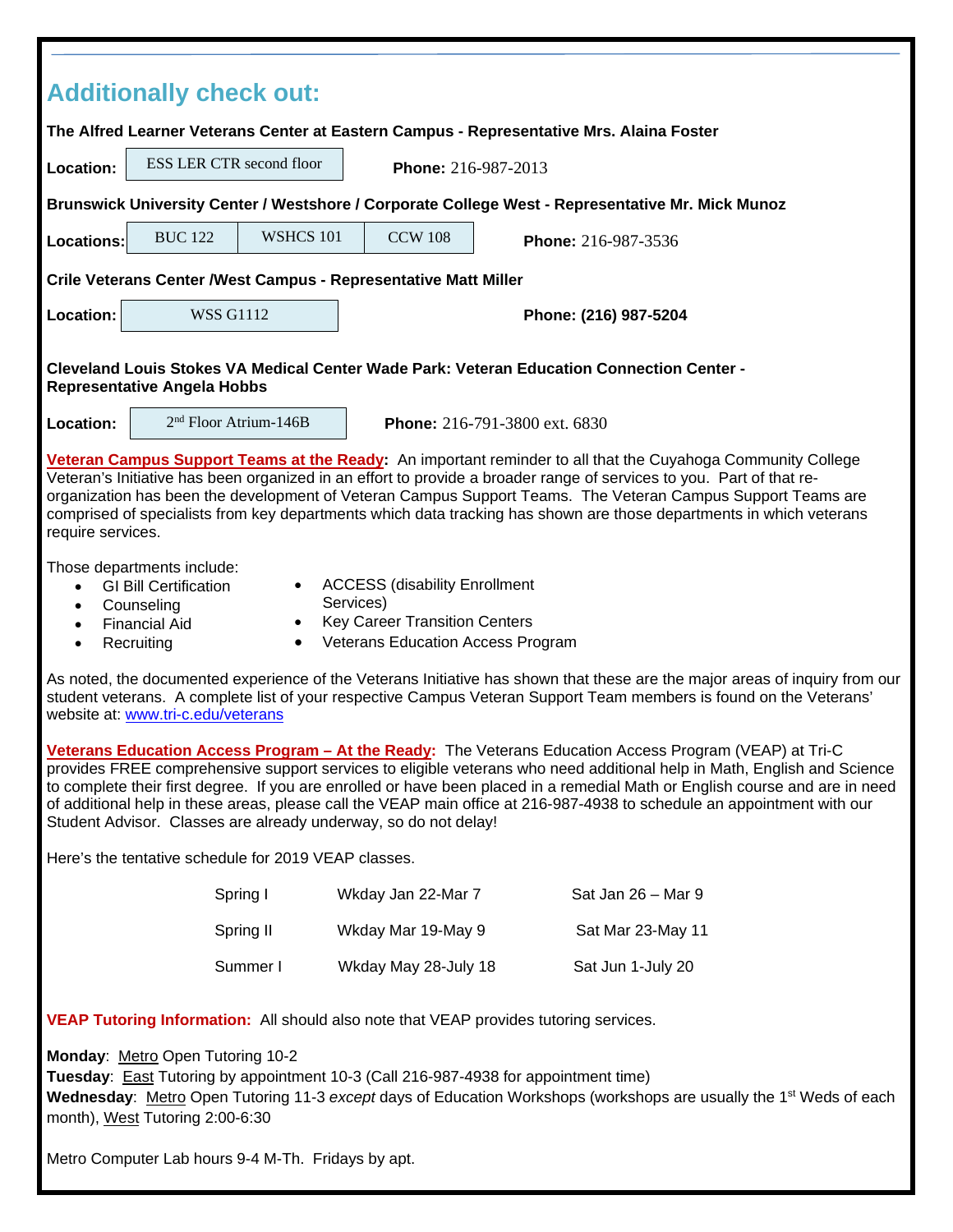**Support Resource – Veterans' Success Tool Kit:** The Tri-C Veterans Initiative has partnered with HealthJourneys, to bring to you free of charge a series of self-guided streaming meditations known as the *Veterans' Success Tool Kit*. Listening to guided imagery and meditation yields a wide variety of benefits. Research shows it helps with stress, sleep, pain, confidence, focus, emotional resilience and inner peace. That's why we've brought together some of the best streaming meditations we could find, by some of the foremost masters in the mind-body. These are available free, 24/7, for website: [www.tri-c.edu/veterans.](http://www.tri-c.edu/veterans) The link is the upper right, teal-colored tab labeled: NEW RESOURCES FOR STUDENT VETERANS.

**Smartphone feature provides immediate access to [Veterans Crisis Line:](http://links.govdelivery.com/track?type=click&enid=ZWFzPTEmbXNpZD0mYXVpZD0mbWFpbGluZ2lkPTIwMTgwNzEzLjkyNTE0MzYxJm1lc3NhZ2VpZD1NREItUFJELUJVTC0yMDE4MDcxMy45MjUxNDM2MSZkYXRhYmFzZWlkPTEwMDEmc2VyaWFsPTE4MzUxNDY3JmVtYWlsaWQ9a2VubWlsZW5vdmljQGhvdG1haWwuY29tJnVzZXJpZD1rZW5taWxlbm92aWNAaG90bWFpbC5jb20mdGFyZ2V0aWQ9JmZsPSZleHRyYT1NdWx0aXZhcmlhdGVJZD0mJiY=&&&114&&&https://www.blogs.va.gov/VAntage/50236/smartphone-feature-provides-immediate-access-veterans-crisis-line/)** The VA is excited to announce that service members and Veterans can connect to the [Veterans Crisis Line](http://links.govdelivery.com/track?type=click&enid=ZWFzPTEmbXNpZD0mYXVpZD0mbWFpbGluZ2lkPTIwMTgwNzEzLjkyNTE0MzYxJm1lc3NhZ2VpZD1NREItUFJELUJVTC0yMDE4MDcxMy45MjUxNDM2MSZkYXRhYmFzZWlkPTEwMDEmc2VyaWFsPTE4MzUxNDY3JmVtYWlsaWQ9a2VubWlsZW5vdmljQGhvdG1haWwuY29tJnVzZXJpZD1rZW5taWxlbm92aWNAaG90bWFpbC5jb20mdGFyZ2V0aWQ9JmZsPSZleHRyYT1NdWx0aXZhcmlhdGVJZD0mJiY=&&&115&&&https://www.veteranscrisisline.net/) using these simple words. The Siri function on Apple's iPhone and the Google Assistant function on Android phones now automatically dial the [National Suicide Prevention Lifeline](http://links.govdelivery.com/track?type=click&enid=ZWFzPTEmbXNpZD0mYXVpZD0mbWFpbGluZ2lkPTIwMTgwNzEzLjkyNTE0MzYxJm1lc3NhZ2VpZD1NREItUFJELUJVTC0yMDE4MDcxMy45MjUxNDM2MSZkYXRhYmFzZWlkPTEwMDEmc2VyaWFsPTE4MzUxNDY3JmVtYWlsaWQ9a2VubWlsZW5vdmljQGhvdG1haWwuY29tJnVzZXJpZD1rZW5taWxlbm92aWNAaG90bWFpbC5jb20mdGFyZ2V0aWQ9JmZsPSZleHRyYT1NdWx0aXZhcmlhdGVJZD0mJiY=&&&116&&&https://www.blogs.va.gov/VAntage/50236/smartphone-feature-provides-immediate-access-veterans-crisis-line/)  which also serves the Veterans Crisis Line, even if the number (1-800-273-8255) is not saved in the phone's contact list. **Callers will need to Press 1 in order to reach the Veterans Crisis Line.**

# **Employment Opportunities / Links**

**[Department of Veterans Affairs Link with the VA on Facebook](https://www.facebook.com/VeteransAffairs/)**

**[City of Cleveland](http://www.city.cleveland.oh.us/CityofCleveland/Home/Community/CareerCenter)**

**Veteran Job Search Assistance: If you know a Veteran or Military Spouse who could benefit from FREE, UNLIMITED job search coaching, please have them visit [www.gunnyret.com](http://www.gunnyret.com/) to schedule a "First Call".**

**[Ohio National Guard Employment Enhancement Support:](https://drive.google.com/file/d/0B6KQApfHm1pGbnByRGlTNEhyUlU/view?usp=sharing)** 

#### **[VA JOBS Home](http://www.va.gov/jobs/)**

**[Ohio.gov](http://agency.governmentjobs.com/ohio/default.cfm?clearSearch=1)**

#### **[USAJobs](https://www.usajobs.gov/)**

**[Veterans MilitaryJobs.com](http://www.military.com/veteran-jobs)**

#### **[Ohio Federal Government Jobs](http://federalgovernmentjobs.us/job-location/ohiooh.htm)**

#### **Unsure of a career path? [Check out Career Coach](https://tri-c.emsicc.com/)**

Create an Account, discover your interests, potential career stats, and career scopes in your local area that are adjacent degree paths with Tri-C programs. Make sure to check out the MOS option to see what your military skills transfer to in our programs.

**Additional Resources:** More links to resources of which you can take advantage…

[Scholarships for Military Spouses & Children](https://www.bestcolleges.com/financial-aid/scholarships-for-military-dependents/)

[Student Loan Forgiveness: Joining the Military](https://www.thesimpledollar.com/student-loan-forgiveness-joining-the-military/)

[VA Home Loan Calculator](https://www.mortgagecalculator.org/calcs/va-loans.php)

[The Ultimate Military Moving Guide for Your Next PCS](https://www.veteransadvantage.com/blog/military-veterans-life/ultimate-military-moving-guide-your-next-pcs)

How to Help Your [Child Cope When Your Spouse Has a Military Deployment](https://intermountainhealthcare.org/blogs/topics/live-well/2018/05/how-to-help-your-child-cope-when-your-spouse-has-a-military-deployment/)

[Jobs for Veterans: How to Find a Civilian Career](https://zety.com/blog/best-jobs-for-veterans)

[Resources for Military Families: A Path to Advocacy for Your Child](https://www.eparent.com/features-3/resources-for-military-families-a-path-to-advocacy-for-your-child/)

[The Funeral Planning Guide for Veterans](https://www.lhlic.com/consumer-resources/funeral-planning-for-veterans/)

[Women Veteran Resources](https://nvf.org/women-veteran-resources/)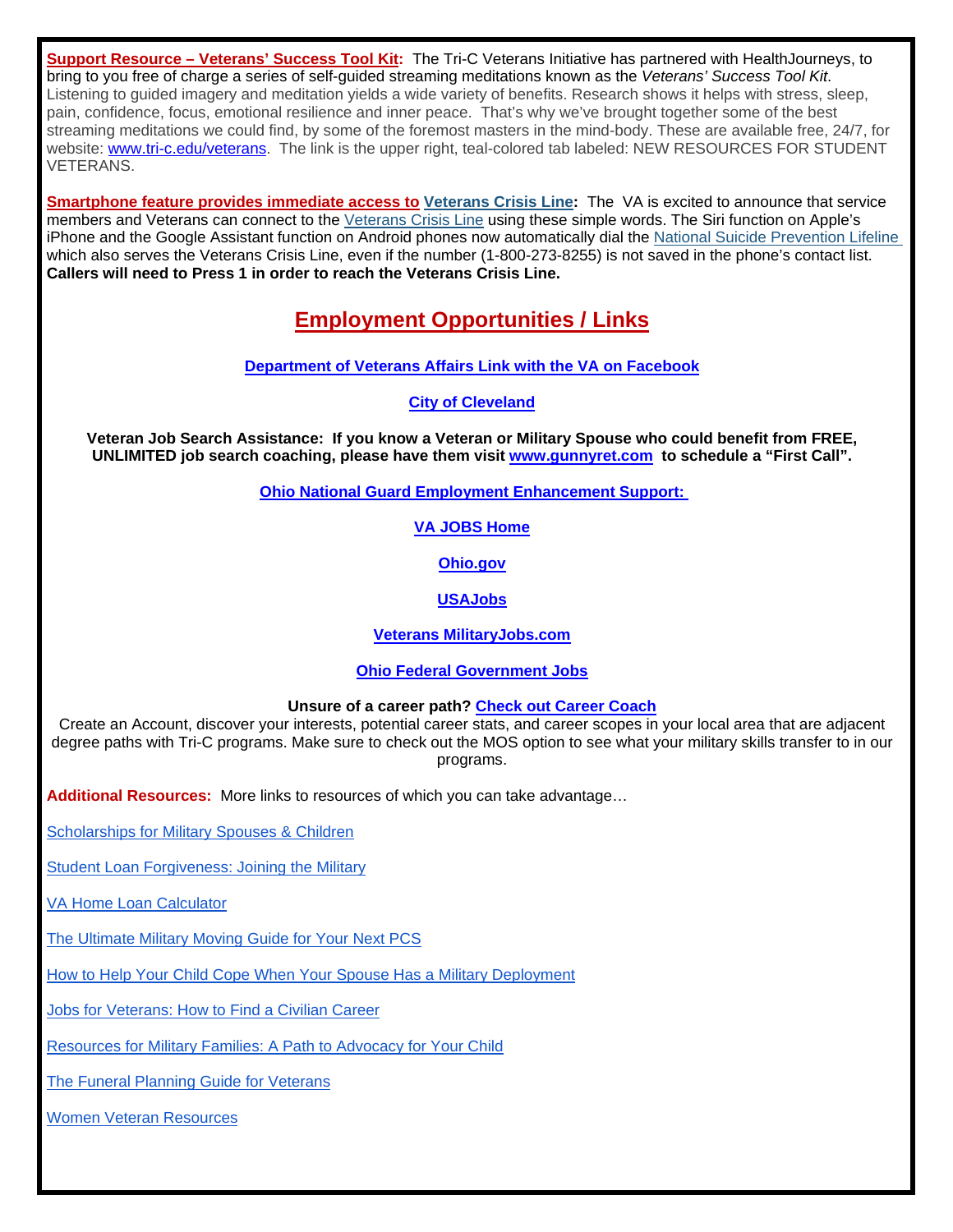# **Applying for Benefits**

First-time users of educational benefits must complete the 22-1990 form at www.vets.gov/education/apply/.

The VONAPP system (old 22-1990 site) still contains other important forms such as compensation, pension, vocational rehabilitation, employment, burial benefits, change in place/training and dependent application for VA benefits.

Do not use forms 22-1990N or 22-1990E to apply for Post 9/11 GI Bill, CH30 or CH1606. The 22-1990N is for National Call to Service only. The 22-1990E is for family members to use transferred benefits.

## **CONTACTS:**

**VA Regional Office** (St. Louis, MO) 1-888-GIBILL-1  $(1-888-442-4551)$ 

**Direct Deposit Center** 1-877-838-2778

**Enrollment Certification** 1-877-823-2378

# **Military Transcripts**

Be sure to have your transcripts evaluated to determine if you can receive academic credit for your military training. The process can take up to four weeks, so keep an eye on your Tri-C email for notification that your transcripts have been evaluated. A counselor and program manager will advise you on how credits can be applied to your specific degree. The primary contact for military transcripts is Chris Dorsten at 216-987-3664 or chris.dorsten@tri-c.edu.

#### **Joint Services Transcript (JST):**

Order your free official transcripts and review unofficial transcripts and summaries of equivalent credits. Register at https://jst.doded.mil.

#### **Air Force veteran?**

Check out Air University at www.airuniversity.af.mil/Barnes /CCAF/ to review various options for ordering your transcripts.

# **Which Veterans Education Benefit Should I Use?**

### **DEPENDENT**

- $\rightarrow$  Chapter 33: Post  $9/11$  GI Bill
- **Chapter 35: Dependents Educational Assistance**

## **VETERAN**

- **Chapter 30: Montgomery GI Bill (exhaust, then** switch to Chapter 33)
- **Chapter 31: Voc Rehab (Service-Connected Rehability)**
- → Chapter 33: Post 9/11 GI Bill (cannot switch after applying)

PLEASE NOTE: The U.S. Department of Veterans Affairs determines eligibility for veterans education benefits.

## **STILL SERVING?**

#### **ACTIVE DUTY**

**Tuition Assistance** 

#### **RESERVIST OR NATIONAL GUARD**

#### **Deployment**

- **ONGSP: NG only** (exhaust, then switch to Chapter 33)
- **Chapter 33: Post** 9/11 GI Bill (cannot switch after applying)
- **Chapter 1607: REAP\***

#### **No Deployment**

- ONGSP: NG only (Montgomery GI Bill for Selected Reserves)
- $\sim$  Chapter 1606

**Tultion Assistance** 

**→ Tuition Assistance** 

\*REAP has been terminated for all applicants, with complete termination expected in November 2019.

Disclaimer: This is a visual aid and not an exhaustive explanation of benefits; nor does it include every possible scenario of benefits eligibility.

 $\rightarrow$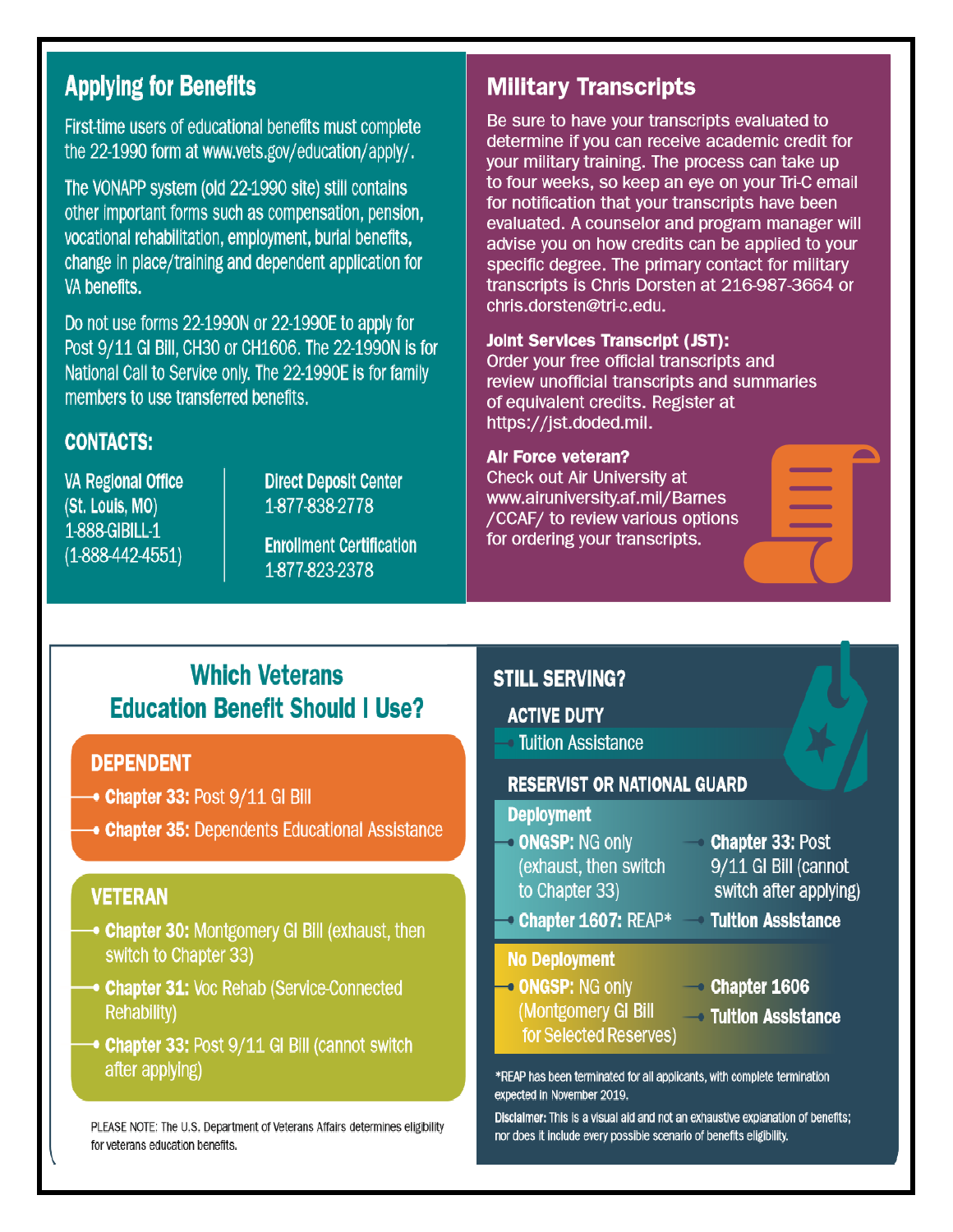# Education Benefits Deadlines & Reminders

### **Ohio National Guard Scholarship Program Application Deadlines:**

November 1<sup>st</sup> for Spring Semester

April 1st for Summer Semester

July 1<sup>st</sup> for Fall Semester

CAC ONLY Access Scholarship letter changes to another school? NOBE issue? [see link](http://www.tri-c.edu/veterans/documents/ohio-national-guard-information.pdf) for NG contacts

**GI Bill Semester Certification Form Submission Dates**: Need to be submitted in advance to the academic start date of intent (typically 30 prior window).

**[GI Bill Semester Certification Form](http://www.tri-c.edu/veterans/documents/gi-bill-semester-form-responsiblities-2017.pdf)**

**Transferring benefits to another school? [VA Form 22-1995](http://www.tri-c.edu/veterans/documents/vba-22-1995-are.pdf)**

 **But I am a dependent? [VA Form 22-5495](http://www.tri-c.edu/veterans/documents/vba-22-5495-are.pdf)**

Make sure you turn these in to your certifier to report changes in class schedule, major, transferring from one school to another so you are certified correctly.

#### **VETERANS' SPECIAL EVENTS**

#### • **Pearl Harbor Day Wreath Casting Aboard USS Cod Submarine Memorial**

Veterans groups and the public are invited to attend the commemoration of the attack on Pearl Harbor to be held at 11:30 a.m. aboard the USS Cod Submarine Memorial on Dec. 7, 2018.

Visitors should arrive by 11:15 for the event. A coffee reception will be held at Burke Lakefront Airport Concourse (Gate 5) for the public after the wreath ceremony.

USS Cod is docked on 1202 North Marginal Rd., between East 9th St and Burke Lakefront Airport.

**For more information contact:** Paul Farace, President, USS Cod Submarine Memorial *Where Cleveland Honors Veterans!* at 216-408-6991 or [www.usscod.org.](http://www.usscod.org/)

• **The Friendship Foundation of Vietnamese-Americans is celebrating its 25th Anniversary on Sunday, December 16th.** 

On Sunday, Dec. 16, from 3 p.m. to 7 p.m. the foundation will sponsor a celebration. This event will take place at the Saigon restaurant on east 4th--Cleveland's downtown restaurant avenue. All sorts of Vietnamese foods will be available. Director Ryan is the hostess for this event. She and her staff welcome everyone. More information is available **[here](https://clecityhall.files.wordpress.com/2018/11/vietnamese-american-friendship-25th-anniversary-celebration.jpg)**.

**Please RSVP to: [meissnerjoseph@yahoo.com](mailto:meissnerjoseph@yahoo.com) or [giahoaryan@yahoo.com](mailto:giahoaryan@yahoo.com)**

**Wreaths Across America:** If anyone is interested in sponsoring a wreath for a family member, friend or our US Military in general:

[https://donate.wreathsacrossamerica.org/?pageId=19520&relatedIds=0&utm\\_source=Email&utm\\_medium=Newsletter&utm](https://donate.wreathsacrossamerica.org/?pageId=19520&relatedIds=0&utm_source=Email&utm_medium=Newsletter&utm_campaign=February&utm_term=Donate&utm_content=Button) [\\_campaign=February&utm\\_term=Donate&utm\\_content=Button](https://donate.wreathsacrossamerica.org/?pageId=19520&relatedIds=0&utm_source=Email&utm_medium=Newsletter&utm_campaign=February&utm_term=Donate&utm_content=Button)